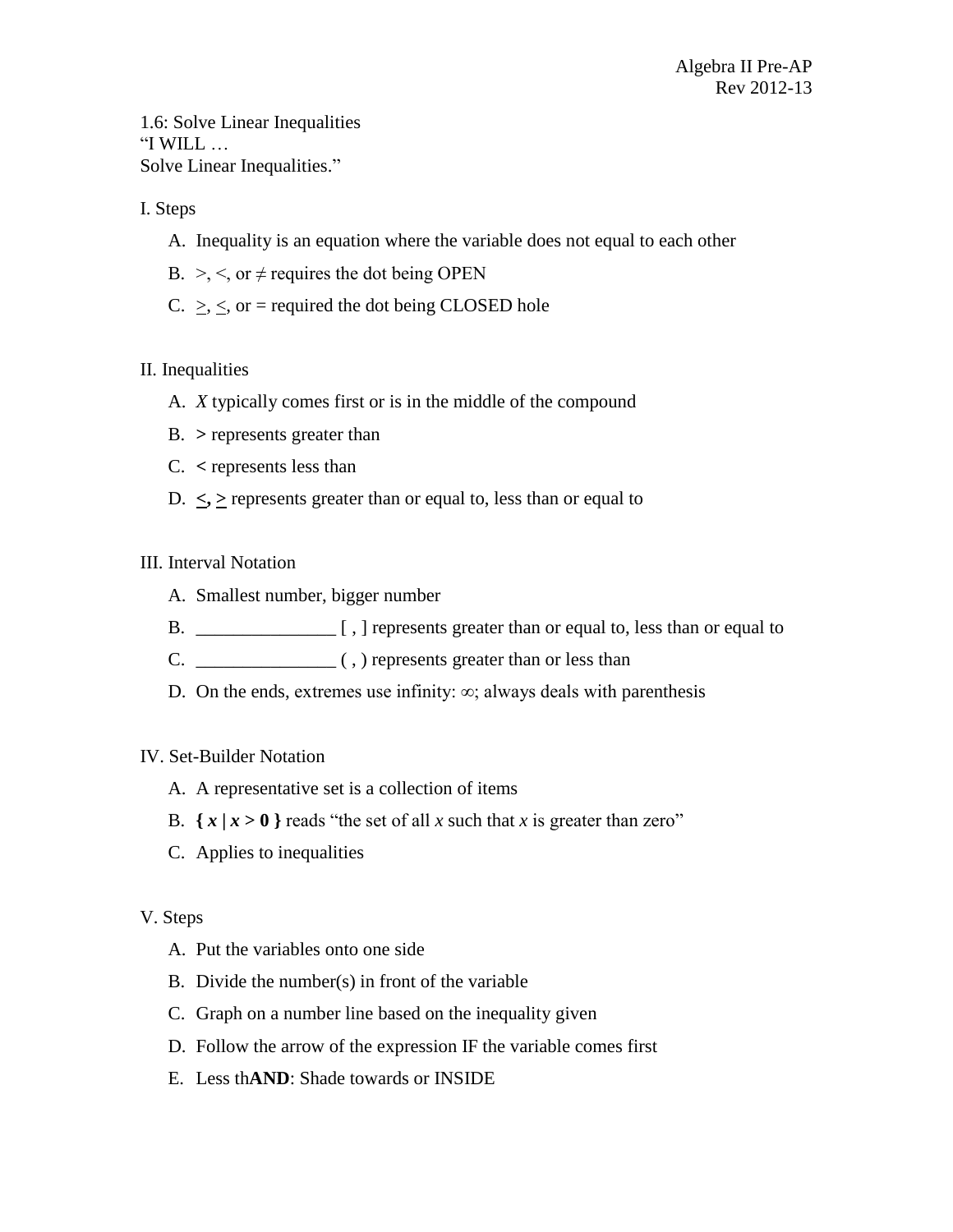## F. Great**OR**: Shade away or OUTSIDE

## G. REMEMBER: When we NEGATIVE DIVIDE, we FLIP THE SIGN

# VI. Model Problems

| Ex 1: Solve $2x < 12$ , graph and label as an  | Ex 2: Solve $x + 8 \ge 4x + 17$ , graph and   |
|------------------------------------------------|-----------------------------------------------|
| inequality, set-builder notation, and          | label as an inequality, set-builder notation, |
| internal notation.                             | and internal notation.                        |
|                                                |                                               |
|                                                |                                               |
|                                                |                                               |
|                                                |                                               |
|                                                |                                               |
|                                                |                                               |
|                                                |                                               |
|                                                |                                               |
|                                                |                                               |
| Set-Builder Notation: __________________       | Set-Builder Notation: ________________        |
|                                                |                                               |
|                                                |                                               |
| Your Turn: Solve $-2 \ge -12x + 8$ , graph and | Ex 3: Solve $-4 < 6x - 10 \le 14$ , graph and |
| label as an inequality, set-builder notation,  | label as an inequality, set-builder notation, |
| and internal notation.                         | and internal notation.                        |
|                                                |                                               |
|                                                |                                               |
|                                                |                                               |
|                                                |                                               |
|                                                |                                               |
|                                                |                                               |
| Inequality: $\frac{1}{2}$                      |                                               |
|                                                |                                               |
|                                                | Set-Builder Notation: ____________________    |
|                                                |                                               |
|                                                |                                               |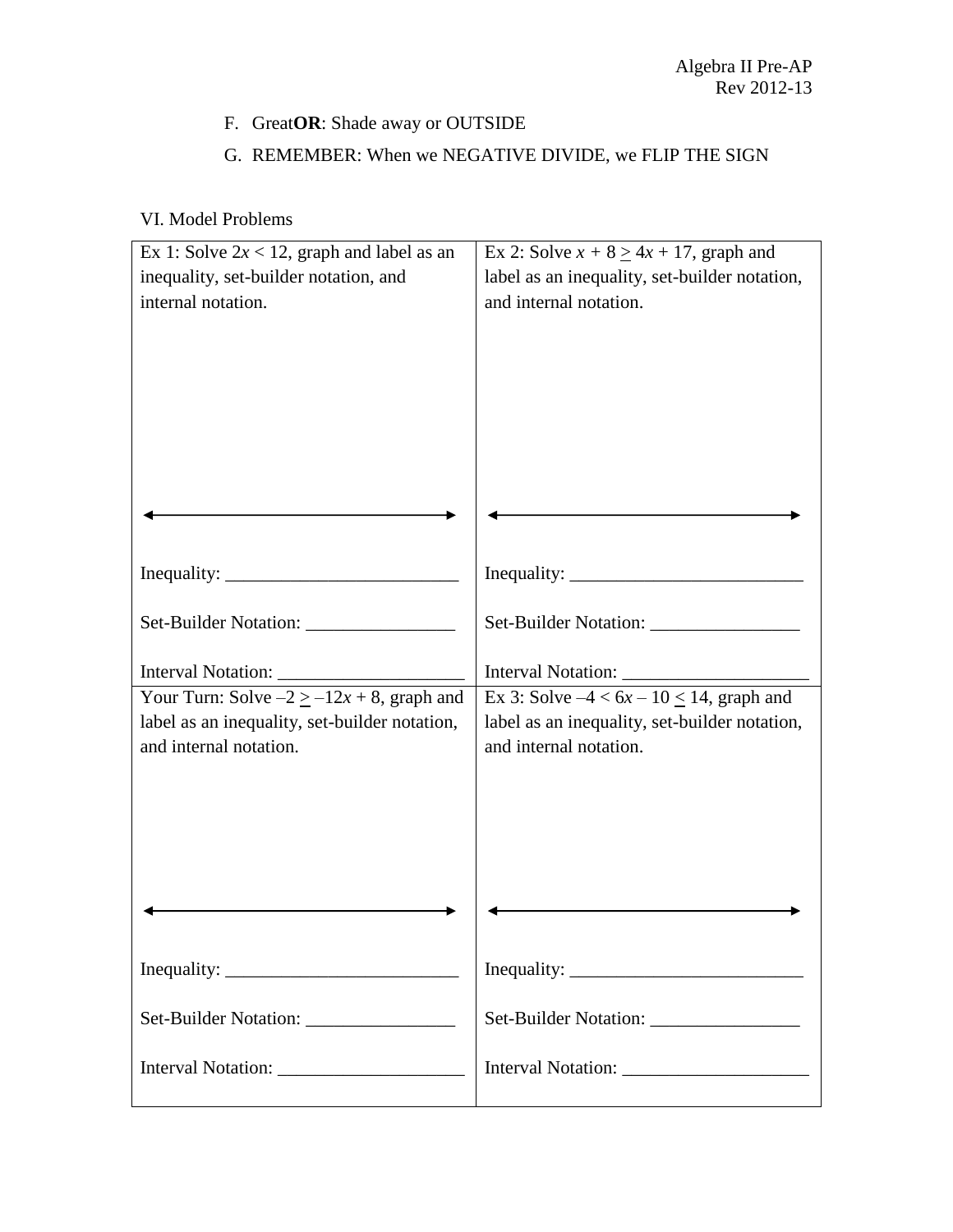| Your Turn: Solve $0 < 3/4x + 3 \le 4$ , graph      | Ex 4: Solve $2x - 1 \le -7$ or $4x + 3 > 7$ ,   |
|----------------------------------------------------|-------------------------------------------------|
| and label as an inequality, set-builder            | graph and label as an inequality, set-builder   |
| notation, and internal notation.                   | notation, and internal notation.                |
|                                                    |                                                 |
|                                                    |                                                 |
|                                                    |                                                 |
|                                                    |                                                 |
|                                                    |                                                 |
|                                                    |                                                 |
|                                                    |                                                 |
|                                                    |                                                 |
|                                                    |                                                 |
|                                                    |                                                 |
|                                                    |                                                 |
|                                                    |                                                 |
|                                                    |                                                 |
| Set-Builder Notation: __________________           | Set-Builder Notation: __________________        |
|                                                    |                                                 |
| Interval Notation:                                 | Interval Notation:                              |
| Your Turn: Solve $2x - 1 \le -7$ or $4x + 3 > 7$ , | Ex 5: Solve $x + 5 < 10$ or $x - 2 > 1$ , graph |
| graph and label as an inequality, set-builder      | and label as an inequality, set-builder         |
| notation, and internal notation.                   | notation, and internal notation.                |
|                                                    |                                                 |
|                                                    |                                                 |
|                                                    |                                                 |
|                                                    |                                                 |
|                                                    |                                                 |
|                                                    |                                                 |
|                                                    |                                                 |
|                                                    |                                                 |
|                                                    |                                                 |
|                                                    |                                                 |
|                                                    |                                                 |
|                                                    |                                                 |
| Set-Builder Notation: __________________           |                                                 |
|                                                    |                                                 |
|                                                    |                                                 |
|                                                    |                                                 |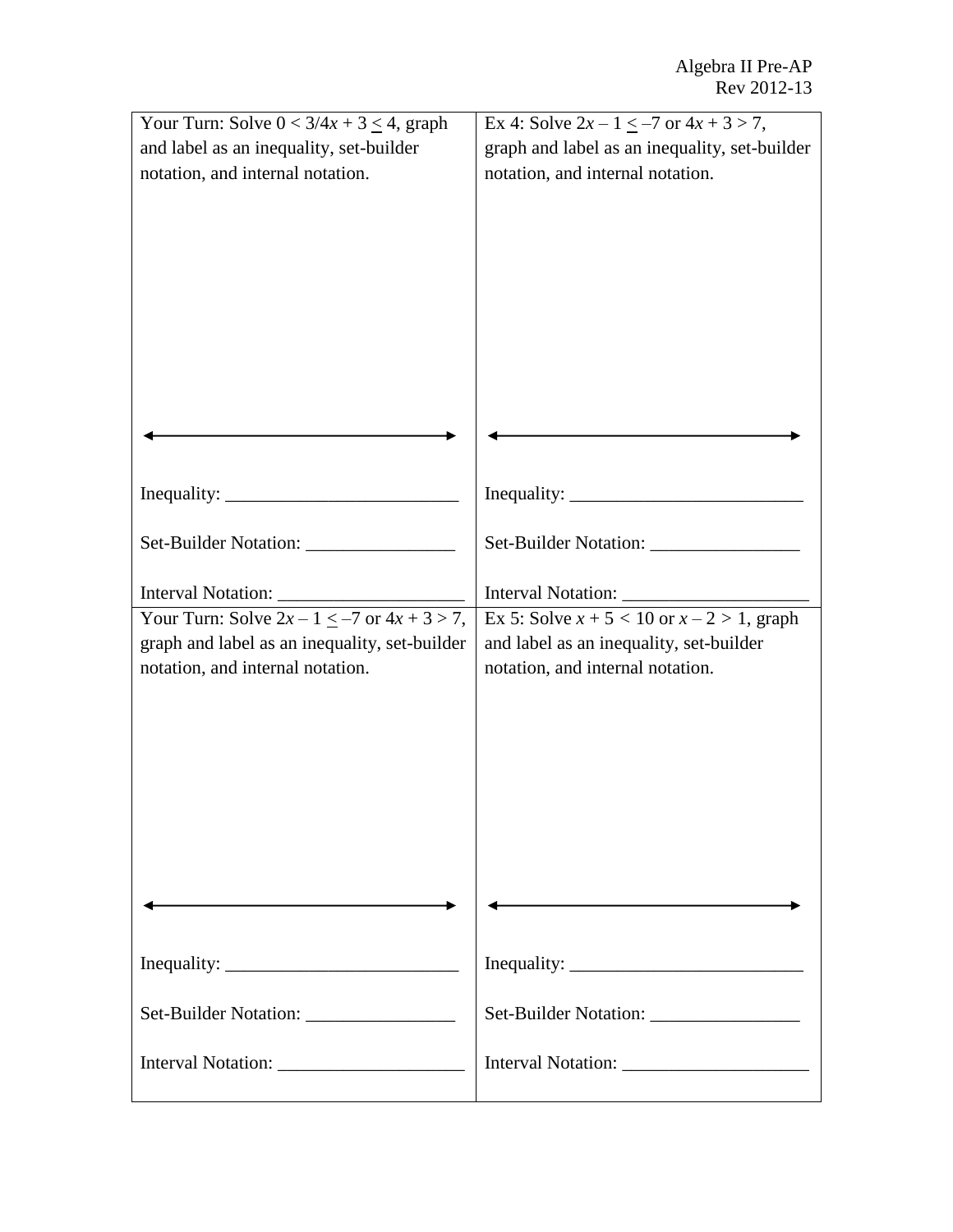| Ex 6: Solve $5x - 10 < 5(x + 2)$                                                                                                                                                                                                                                                                         | Your Turn: Solve $6(x-2) > 3(2x-1)$                                                                                                                                                                                                                                      |
|----------------------------------------------------------------------------------------------------------------------------------------------------------------------------------------------------------------------------------------------------------------------------------------------------------|--------------------------------------------------------------------------------------------------------------------------------------------------------------------------------------------------------------------------------------------------------------------------|
|                                                                                                                                                                                                                                                                                                          |                                                                                                                                                                                                                                                                          |
|                                                                                                                                                                                                                                                                                                          |                                                                                                                                                                                                                                                                          |
|                                                                                                                                                                                                                                                                                                          |                                                                                                                                                                                                                                                                          |
|                                                                                                                                                                                                                                                                                                          |                                                                                                                                                                                                                                                                          |
|                                                                                                                                                                                                                                                                                                          |                                                                                                                                                                                                                                                                          |
| Ex 7: A lizard has a temperature that ranges<br>from $18^{\circ}$ C to $34^{\circ}$ C. Write the range of<br>temperatures as a compound inequality.<br>Then write an inequality giving the<br>temperature range in degrees in Fahrenheit.<br>The conversion of Celsius to Fahrenheit is<br>$5/9(F-32)$ . | Your Turn: In Illinois, the lowest<br>temperature on record is $-36^{\circ}$ F in January<br>1999. The highest temperature was<br>recorded in East St. Louis at 117°F.<br>Determine the range of temperatures in<br>Celsius. The conversion of Celsius is 9/5C<br>$+32.$ |

Pg 44: 3-15 odd, 23-45 odd, 49-51 all, 53, 56

29-45: With the inequality, write out in set-builder notation and interval notation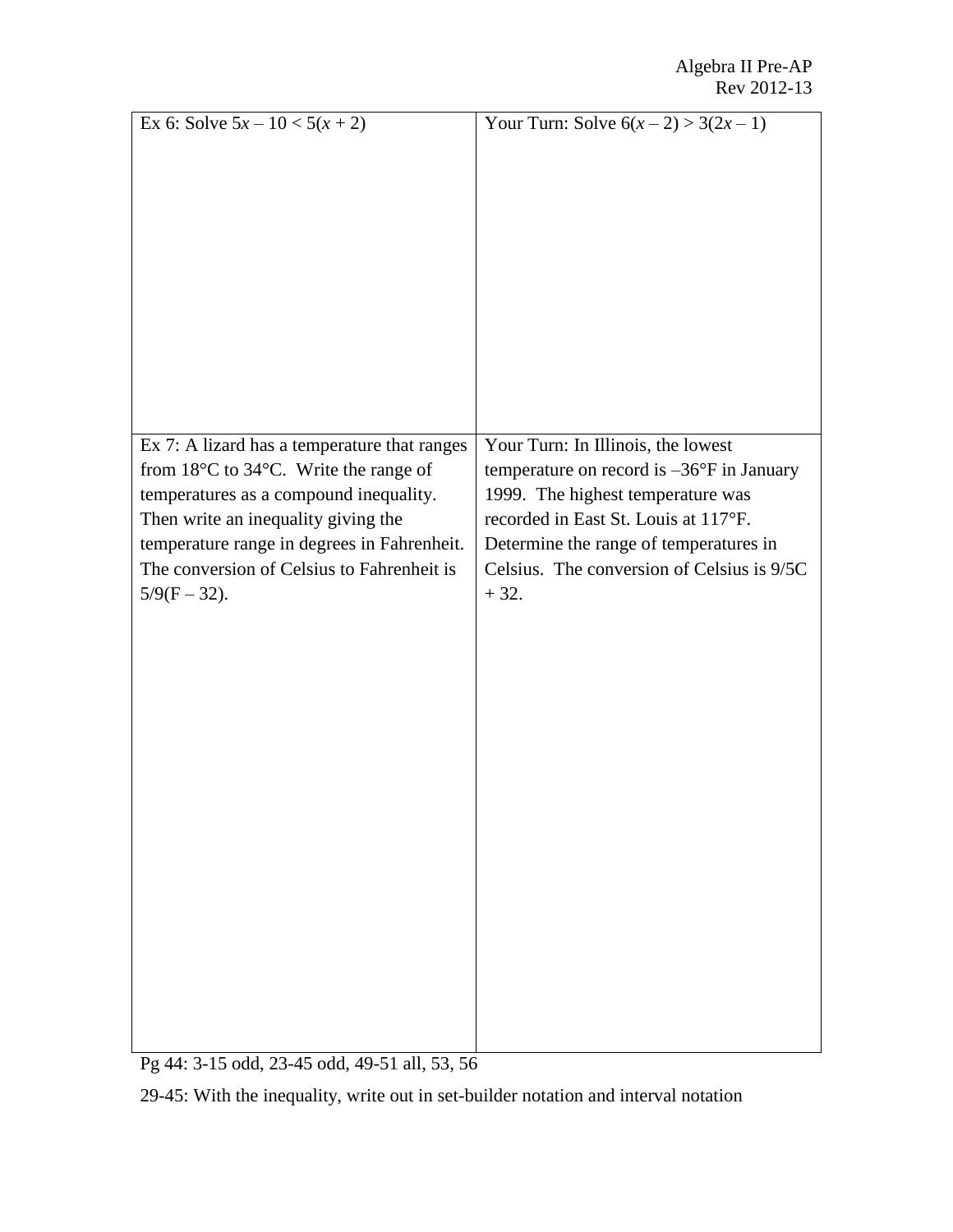Pg 44: 3-15 odd, 23-45 odd, 49-51 all, 53, 56

29-45: With the inequality, write out in set-builder notation and interval notation

### **GRAPHING INEQUALITIES** Graph the inequality.

| 3. $x > 4$   | 4. $x < -1$ | 5. $x \le -5$   | 6. $x \ge 3$  |
|--------------|-------------|-----------------|---------------|
| 7. $6 \ge x$ | 8. $-2 < x$ | 9. $x \ge -3.5$ | 10. $x < 2.5$ |

**WRITING COMPOUND INEQUALITIES** Write the compound inequality that is represented by the graph.



15. **INTERVIEW AND THE SET OF STATE OF STATE IS A TEMP** 15 Set 100 MM 2010 WAS 15 AM 2010 WAS 15 AM 2010 WAS 15 AM 2010 WAS 15 AM 2010 WAS 15 AM 2010 WAS 15 AM 2010 WAS 15 AM 2010 WAS 15 AM 2010 WAS 15 AM 2010 WAS 15 AM 20

|                                      |  | $-3$ $-2$ $-1$ 0 1 2 3 |  |  |                                    |  |
|--------------------------------------|--|------------------------|--|--|------------------------------------|--|
|                                      |  |                        |  |  |                                    |  |
| $(A) -1 < x < 3$                     |  |                        |  |  | $\mathbf{B}$ $x \le -1$ or $x > 3$ |  |
| $\overline{c}$ $x < -1$ or $x \ge 3$ |  |                        |  |  | $(D)$ $x > -1$ or $x \le 3$        |  |

**SOLVING INEQUALITIES** Solve the inequality. Then graph the solution.

| 22. $x + 4 > 10$        | 23. $x - 3 \le -5$       | 24. $4x - 8 \ge -4$           |
|-------------------------|--------------------------|-------------------------------|
| $(25)$ 15 – 3x > 3      | 26. 11 + $8x \ge 7$      | 27. $4 + \frac{3}{2}x \le 13$ |
| 28. $2x - 6 > 3 - x$    | 29. $4x + 14 < 3x + 6$   | 30. $5 - 8x \le 19 - 10x$     |
| 31. $21x + 7 < 3x + 16$ | 32. $18 + 2x \le 9x + 4$ | <b>33.</b> $2(x-4) > 4x+6$    |

#### **ERROR ANALYSIS** Describe and correct the error in solving the inequality.